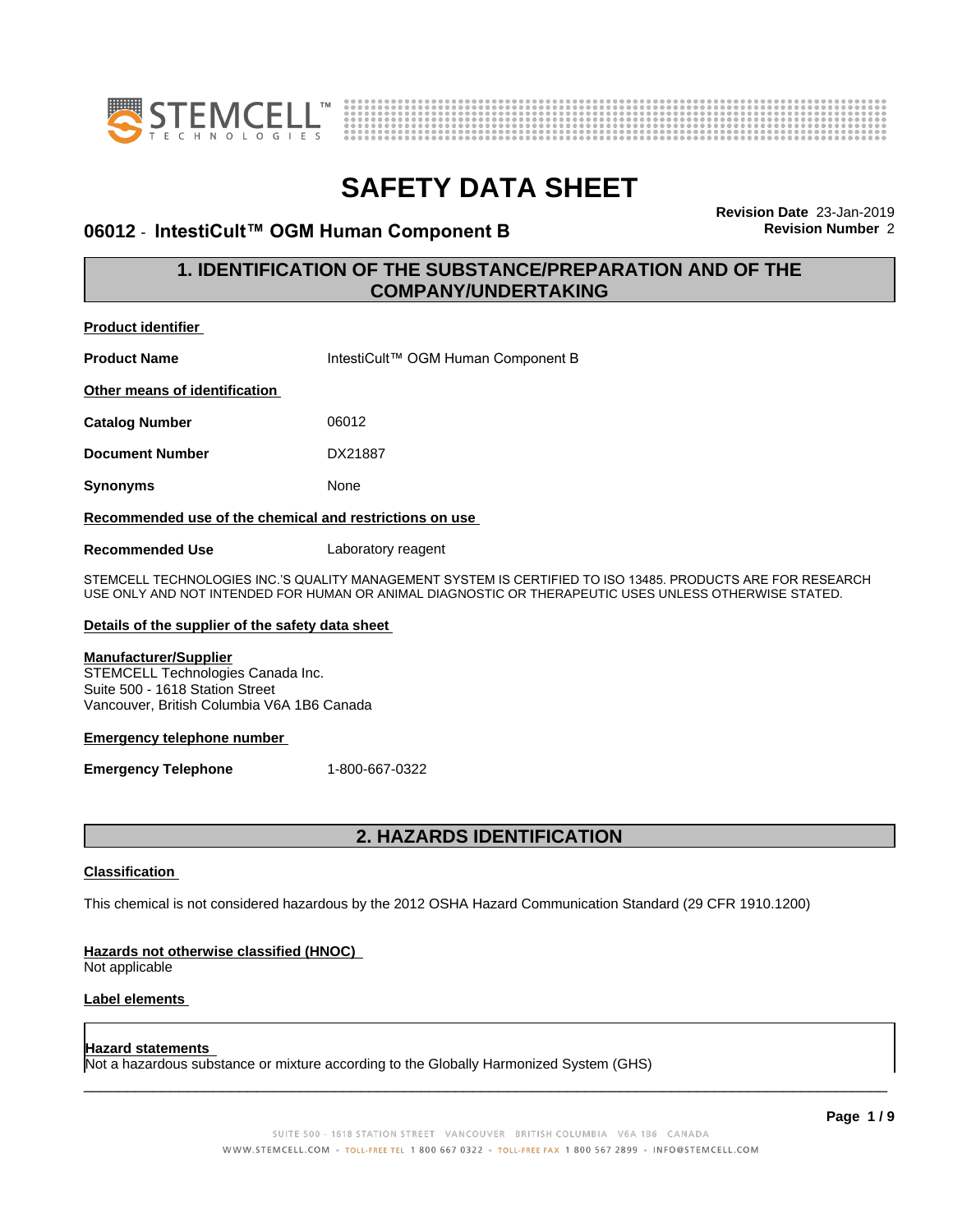



## \_\_\_\_\_\_\_\_\_\_\_\_\_\_\_\_\_\_\_\_\_\_\_\_\_\_\_\_\_\_\_\_\_\_\_\_\_\_\_\_\_\_\_\_\_\_\_\_\_\_\_\_\_\_\_\_\_\_\_\_\_\_\_\_\_\_\_\_\_\_\_\_\_\_\_\_\_\_\_\_\_\_\_\_\_\_\_\_\_\_\_\_\_ **Revision Date** 23-Jan-2019 **06012 ⋅ IntestiCult™ OGM Human Component B Revision Number** 2

The product contains no substances which at their given concentration, are considered to be hazardous to health.

**Appearance** Clear **Physical state** Liquid **Odor No information available Appearance** Clear

#### **Other Information** Not applicable

**Unknown acute toxicity** 37.20456691 % of the mixture consists of ingredient(s) of unknown toxicity 37.20456691 % of the mixture consists of ingredient(s) of unknown acute oral toxicity 37.20456691 % of the mixture consists of ingredient(s) ofunknown acute dermal toxicity 37.20456691 % of the mixture consists of ingredient(s) of unknown acute inhalation toxicity (gas) 37.20456691 % of the mixture consists of ingredient(s) of unknown acute inhalation toxicity (vapor) 37.20456691 % of the mixture consists of ingredient(s) of unknown acute inhalation toxicity (dust/mist)

#### **3. COMPOSITION/INFORMATION ON INGREDIENTS**

#### **Substance**

Not applicable.

#### **Mixture**

Not a hazardous substance or mixture according to the Globally Harmonized System (GHS)

\*The exact percentage (concentration) ofcomposition has been withheld as a trade secret.

#### **4. FIRST AID MEASURES**

#### **Description of first aid measures**

| <b>Inhalation</b>   | Remove to fresh air.                                                                                                    |
|---------------------|-------------------------------------------------------------------------------------------------------------------------|
| Eye contact         | Rinse thoroughly with plenty of water for at least 15 minutes, lifting lower and upper eyelids.<br>Consult a physician. |
| <b>Skin contact</b> | Wash skin with soap and water.                                                                                          |
| Ingestion           | Clean mouth with water and drink afterwards plenty of water.                                                            |
|                     |                                                                                                                         |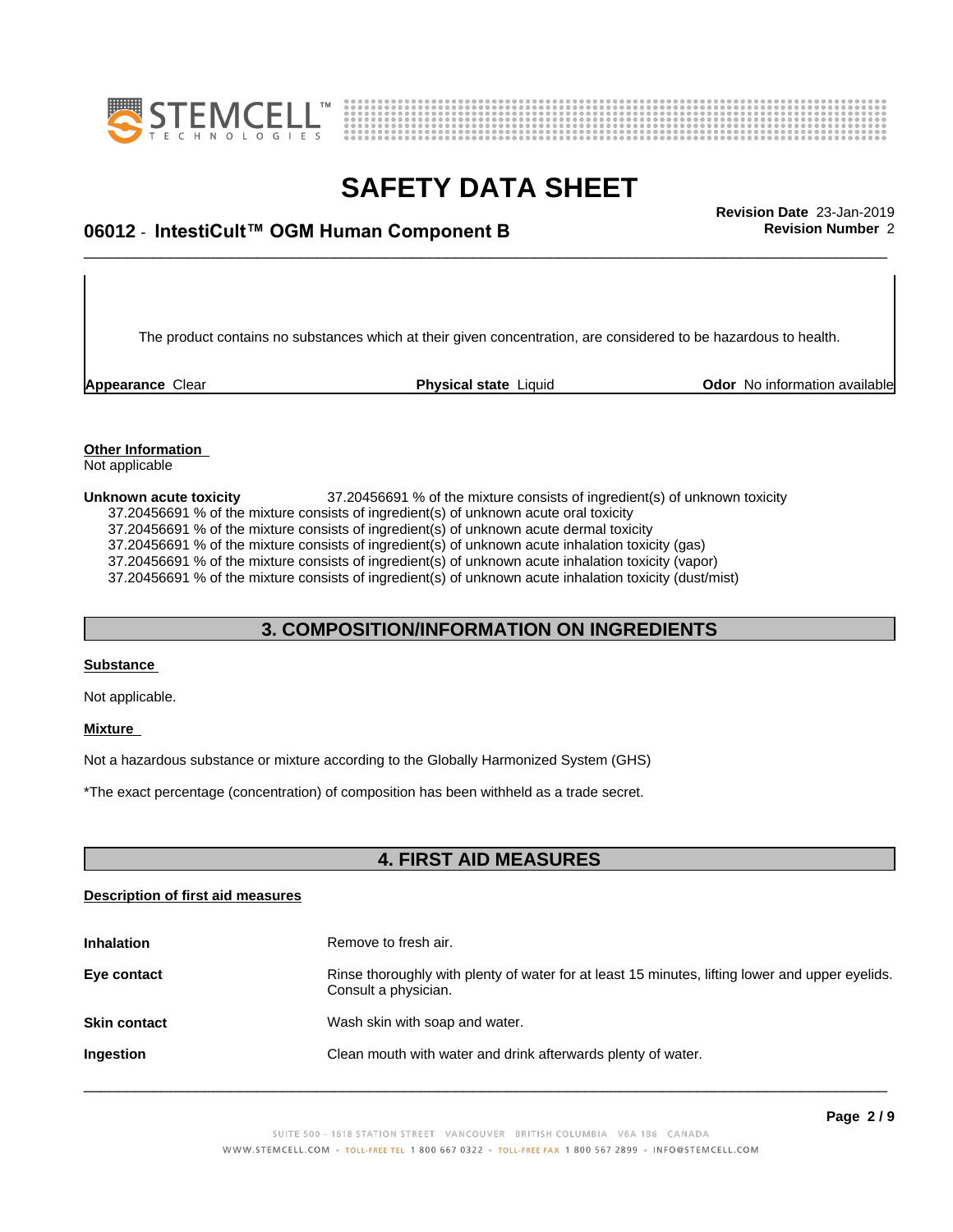



## \_\_\_\_\_\_\_\_\_\_\_\_\_\_\_\_\_\_\_\_\_\_\_\_\_\_\_\_\_\_\_\_\_\_\_\_\_\_\_\_\_\_\_\_\_\_\_\_\_\_\_\_\_\_\_\_\_\_\_\_\_\_\_\_\_\_\_\_\_\_\_\_\_\_\_\_\_\_\_\_\_\_\_\_\_\_\_\_\_\_\_\_\_ **Revision Date** 23-Jan-2019 **06012 ⋅ IntestiCult™ OGM Human Component B Revision Number** 2

| Most important symptoms and effects, both acute and delayed                                               |                                                                                                                                       |  |
|-----------------------------------------------------------------------------------------------------------|---------------------------------------------------------------------------------------------------------------------------------------|--|
| <b>Symptoms</b>                                                                                           | No information available.                                                                                                             |  |
|                                                                                                           | Indication of any immediate medical attention and special treatment needed                                                            |  |
| Note to physicians                                                                                        | Treat symptomatically.                                                                                                                |  |
|                                                                                                           |                                                                                                                                       |  |
|                                                                                                           | <b>5. FIRE-FIGHTING MEASURES</b>                                                                                                      |  |
| Suitable Extinguishing Media                                                                              | Use extinguishing measures that are appropriate to local circumstances and the<br>surrounding environment.                            |  |
| Unsuitable extinguishing media                                                                            | CAUTION: Use of water spray when fighting fire may be inefficient.                                                                    |  |
| Specific hazards arising from the<br>chemical                                                             | No information available.                                                                                                             |  |
| <b>Explosion data</b><br>Sensitivity to Mechanical Impact None.<br><b>Sensitivity to Static Discharge</b> | None.                                                                                                                                 |  |
| Special protective equipment for<br>fire-fighters                                                         | Firefighters should wear self-contained breathing apparatus and full firefighting turnout<br>gear. Use personal protection equipment. |  |
|                                                                                                           |                                                                                                                                       |  |

### **6. ACCIDENTAL RELEASE MEASURES**

**Personal precautions, protective equipment and emergency procedures**

**Personal precautions** Ensure adequate ventilation.

| <b>Environmental precautions</b>                     |                                                                                      |  |
|------------------------------------------------------|--------------------------------------------------------------------------------------|--|
| <b>Environmental precautions</b>                     | See Section 12 for additional Ecological Information.                                |  |
| Methods and material for containment and cleaning up |                                                                                      |  |
| <b>Methods for containment</b>                       | Prevent further leakage or spillage if safe to do so.                                |  |
| Methods for cleaning up                              | Pick up and transfer to properly labeled containers.                                 |  |
| <b>Prevention of secondary hazards</b>               | Clean contaminated objects and areas thoroughly observing environmental regulations. |  |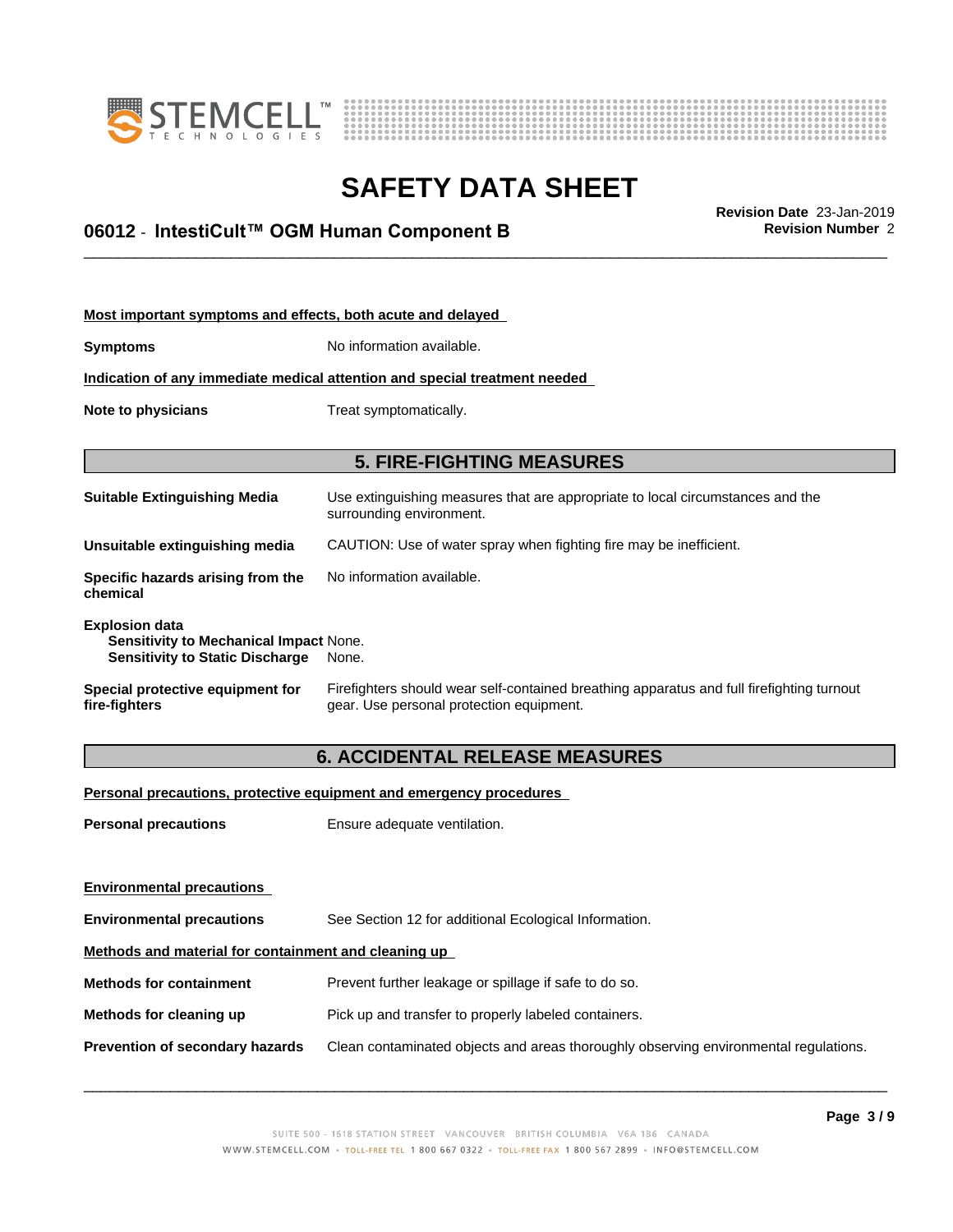



## \_\_\_\_\_\_\_\_\_\_\_\_\_\_\_\_\_\_\_\_\_\_\_\_\_\_\_\_\_\_\_\_\_\_\_\_\_\_\_\_\_\_\_\_\_\_\_\_\_\_\_\_\_\_\_\_\_\_\_\_\_\_\_\_\_\_\_\_\_\_\_\_\_\_\_\_\_\_\_\_\_\_\_\_\_\_\_\_\_\_\_\_\_ **Revision Date** 23-Jan-2019 **06012 ⋅ IntestiCult™ OGM Human Component B Revision Number** 2

**7. HANDLING AND STORAGE Precautions for safe handling Advice on safe handling** Handle in accordance with good industrial hygiene and safety practice. **Conditions for safe storage, including any incompatibilities Storage Conditions** Keep containers tightly closed in a dry, cool and well-ventilated place. **8. EXPOSURE CONTROLS/PERSONAL PROTECTION Control parameters Exposure Limits** This product, as supplied, does not contain any hazardous materials with occupational exposure limits established by the region specific regulatory bodies. **Appropriate engineering controls Engineering controls** Showers Eyewash stations Ventilation systems. **Individual protection measures, such as personal protective equipment Eye/face protection** No special protective equipment required. **Skin and body protection** No special protective equipment required. **Respiratory protection** No protective equipment is needed under normal use conditions. If exposure limits are exceeded or irritation is experienced, ventilation and evacuation may be required. **Other protection** This product contains material derived from human plasma. Donors have been tested and found negative for HIV-1 and -2, hepatitis B, and hepatitis C prior to donation. However, this product should be considered potentially infectious. Use controls and personal protection appropriate for biohazardous infectious materials, as described in: Canadian Biosafety Standards and Guidelines (CBSG), Second Edition. **General hygiene considerations** Handle in accordance with good industrial hygiene and safety practice.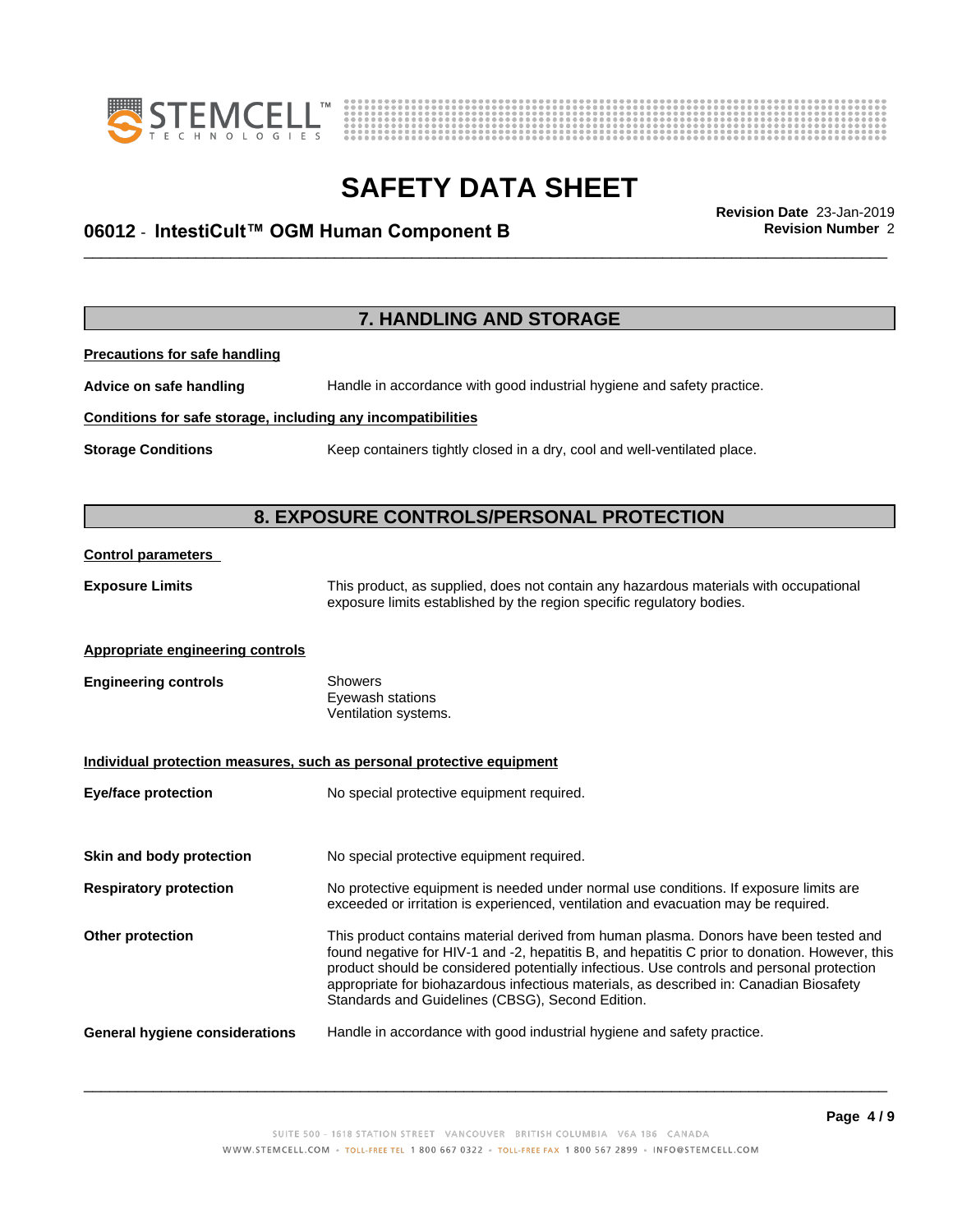



## \_\_\_\_\_\_\_\_\_\_\_\_\_\_\_\_\_\_\_\_\_\_\_\_\_\_\_\_\_\_\_\_\_\_\_\_\_\_\_\_\_\_\_\_\_\_\_\_\_\_\_\_\_\_\_\_\_\_\_\_\_\_\_\_\_\_\_\_\_\_\_\_\_\_\_\_\_\_\_\_\_\_\_\_\_\_\_\_\_\_\_\_\_ **Revision Date** 23-Jan-2019 **06012 ⋅ IntestiCult™ OGM Human Component B Revision Number** 2

#### **9. PHYSICAL AND CHEMICAL PROPERTIES**

| Information on basic physical and chemical properties |                          |                  |
|-------------------------------------------------------|--------------------------|------------------|
| <b>Physical state</b>                                 | Liquid                   |                  |
| Appearance                                            | Clear                    |                  |
| <b>Color</b>                                          | red                      |                  |
| Odor                                                  | No information available |                  |
| <b>Odor threshold</b>                                 | No information available |                  |
|                                                       |                          |                  |
| <b>Property</b>                                       | <b>Values</b>            | Remarks • Method |
| рH                                                    | No data available        | None known       |
| Melting point / freezing point                        | No data available        | None known       |
| Boiling point / boiling range                         | No data available        | None known       |
| <b>Flash point</b>                                    | No data available        | None known       |
| <b>Evaporation rate</b>                               | No data available        | None known       |
| Flammability (solid, gas)                             | No data available        | None known       |
| <b>Flammability Limit in Air</b>                      |                          | None known       |
| <b>Upper flammability limit:</b>                      | No data available        |                  |
| Lower flammability limit:                             | No data available        |                  |
| Vapor pressure                                        | No data available        | None known       |
| Vapor density                                         | No data available        | None known       |
| <b>Relative density</b>                               | No data available        | None known       |
| <b>Water solubility</b>                               | No data available        | None known       |
| Solubility in other solvents                          | No data available        | None known       |
| <b>Partition coefficient</b>                          | No data available        | None known       |
| <b>Autoignition temperature</b>                       | No data available        | None known       |
| <b>Decomposition temperature</b>                      | No data available        | None known       |
| <b>Kinematic viscosity</b>                            | No data available        | None known       |
| <b>Dynamic viscosity</b>                              | No data available        | None known       |
| <b>Explosive properties</b>                           | No information available |                  |
| <b>Oxidizing properties</b>                           | No information available |                  |
|                                                       |                          |                  |
| <b>Other Information</b>                              |                          |                  |
| <b>Softening point</b>                                | No information available |                  |
| <b>Molecular weight</b>                               | No information available |                  |
| <b>Molecular formula</b>                              | No information available |                  |
| <b>VOC Content (%)</b>                                | No information available |                  |
| <b>Liquid Density</b>                                 | No information available |                  |
| <b>Bulk density</b>                                   | No information available |                  |
|                                                       |                          |                  |

#### **Remarks** • Method

#### **10. STABILITY AND REACTIVITY**

| <b>Reactivity</b>                  | No information available.       |
|------------------------------------|---------------------------------|
| <b>Chemical stability</b>          | Stable under normal conditions. |
| Possibility of hazardous reactions | None under normal processing.   |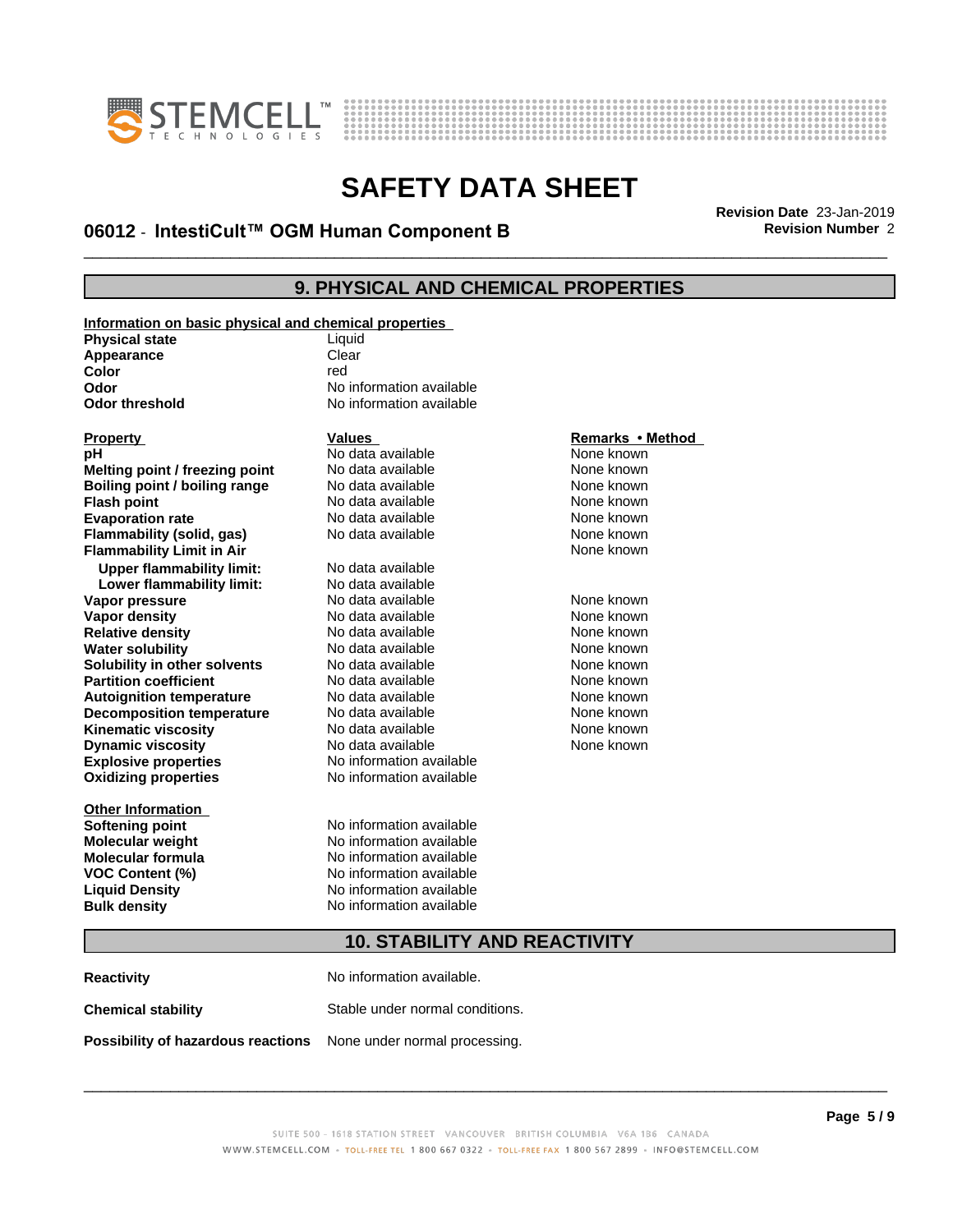



# **SAFETY DATA SHEET**<br>Revision Date 23-Jan-2019

## \_\_\_\_\_\_\_\_\_\_\_\_\_\_\_\_\_\_\_\_\_\_\_\_\_\_\_\_\_\_\_\_\_\_\_\_\_\_\_\_\_\_\_\_\_\_\_\_\_\_\_\_\_\_\_\_\_\_\_\_\_\_\_\_\_\_\_\_\_\_\_\_\_\_\_\_\_\_\_\_\_\_\_\_\_\_\_\_\_\_\_\_\_ **Revision Date** 23-Jan-2019 **06012 ⋅ IntestiCult™ OGM Human Component B Revision Number** 2

**Conditions to avoid** None known based on information supplied. **Incompatible materials** None known based on information supplied.

**Hazardous decomposition products** None known based on information supplied.

#### **11. TOXICOLOGICAL INFORMATION**

#### **Information on likely routes of exposure**

**Product Information**

| Specific test data for the substance or mixture is not available. |
|-------------------------------------------------------------------|
| Specific test data for the substance or mixture is not available. |
| Specific test data for the substance or mixture is not available. |
| Specific test data for the substance or mixture is not available. |
|                                                                   |

#### **<u>Symptoms related to the physical, chemical and toxicological characteristics</u>**

**Symptoms** No information available.

#### **Numerical measures of toxicity**

#### **Acute toxicity**

**Unknown acute toxicity** 37.20456691 % of the mixture consists of ingredient(s) of unknown toxicity 37.20456691 % of the mixture consists of ingredient(s) of unknown acute oral toxicity 37.20456691 % of the mixture consists of ingredient(s) of unknown acute dermal toxicity 37.20456691 % of the mixture consists of ingredient(s) of unknown acute inhalation toxicity (gas) 37.20456691 % of the mixture consists of ingredient(s) of unknown acute inhalation toxicity (vapor) 37.20456691 % of the mixture consists of ingredient(s) of unknown acute inhalation toxicity (dust/mist)

#### **Delayed and immediate effects as well as chronic effects from short and long-term exposure**

| <b>Skin corrosion/irritation</b>         | No information available. |
|------------------------------------------|---------------------------|
| Serious eye damage/eye irritation        | No information available. |
| <b>Respiratory or skin sensitization</b> | No information available. |
| Germ cell mutagenicity                   | No information available. |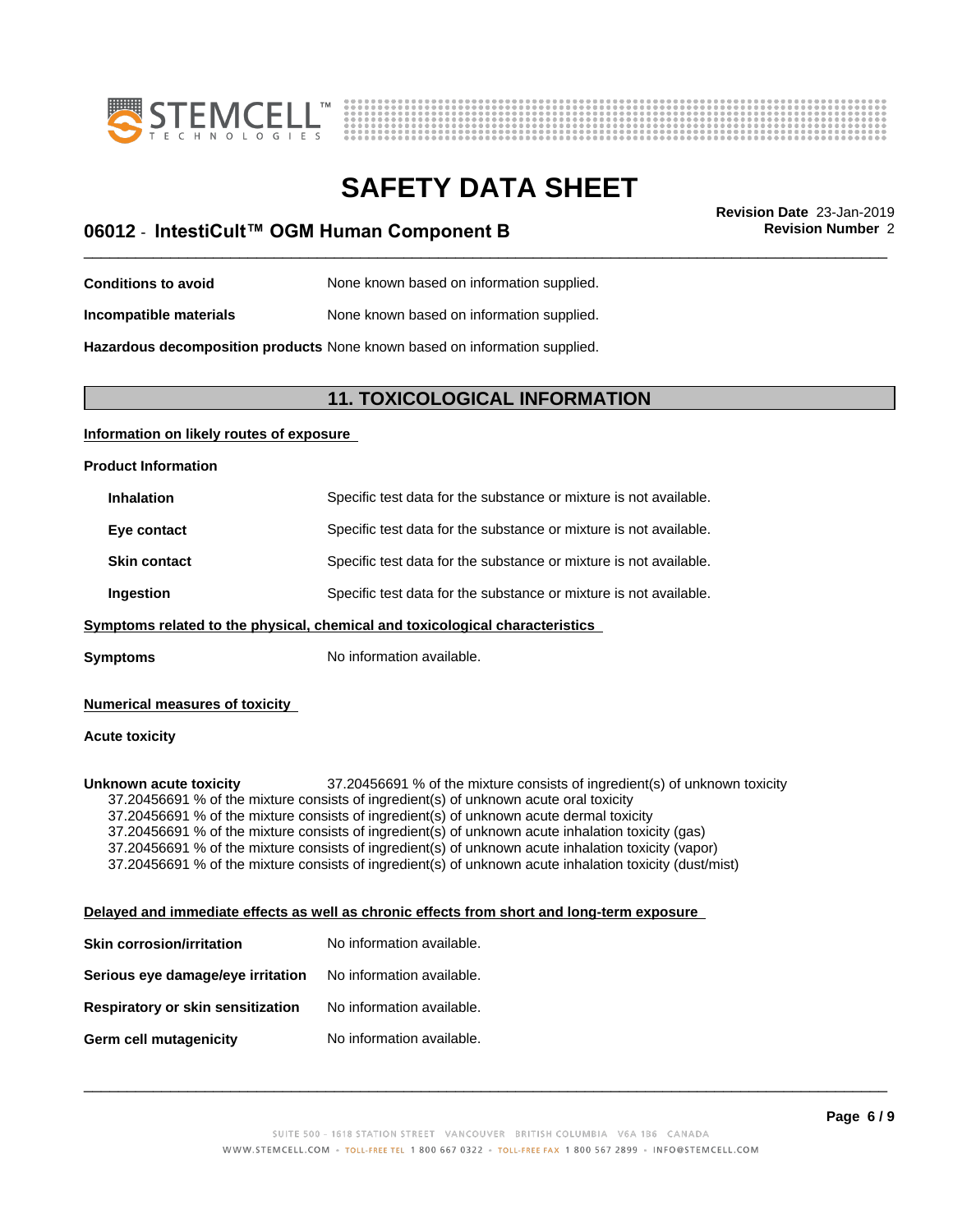



## \_\_\_\_\_\_\_\_\_\_\_\_\_\_\_\_\_\_\_\_\_\_\_\_\_\_\_\_\_\_\_\_\_\_\_\_\_\_\_\_\_\_\_\_\_\_\_\_\_\_\_\_\_\_\_\_\_\_\_\_\_\_\_\_\_\_\_\_\_\_\_\_\_\_\_\_\_\_\_\_\_\_\_\_\_\_\_\_\_\_\_\_\_ **Revision Date** 23-Jan-2019 **06012 ⋅ IntestiCult™ OGM Human Component B Revision Number** 2

| Carcinogenicity                 | No information available. |
|---------------------------------|---------------------------|
| <b>Reproductive toxicity</b>    | No information available. |
| <b>STOT - single exposure</b>   | No information available. |
| <b>STOT - repeated exposure</b> | No information available. |
| <b>Aspiration hazard</b>        | No information available. |

### **12. ECOLOGICAL INFORMATION**

| <b>Ecotoxicity</b>            |                                    |
|-------------------------------|------------------------------------|
| Persistence and degradability | No information available.          |
| <b>Bioaccumulation</b>        | There is no data for this product. |
| Other adverse effects         | No information available.          |

### **13. DISPOSAL CONSIDERATIONS**

| Waste treatment methods                |                                                                                                                    |
|----------------------------------------|--------------------------------------------------------------------------------------------------------------------|
| Waste from residues/unused<br>products | Dispose of in accordance with local regulations. Dispose of waste in accordance with<br>environmental legislation. |
| <b>Contaminated packaging</b>          | Do not reuse empty containers.                                                                                     |

### **14. TRANSPORT INFORMATION**

| <b>DOT</b> | Not regulated |
|------------|---------------|
| <b>TDG</b> | Not regulated |
| <b>MEX</b> | Not regulated |
| ICAO (air) | Not regulated |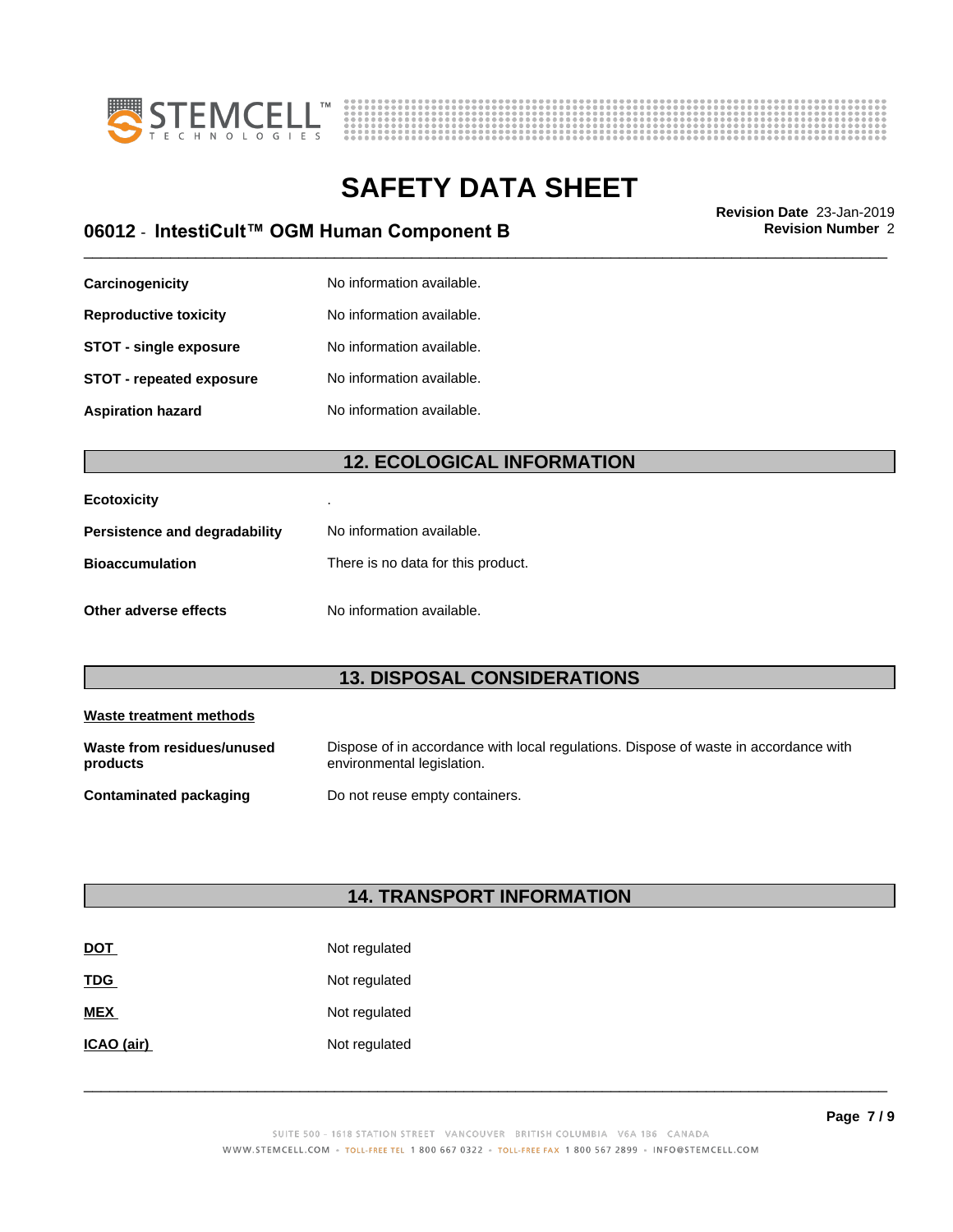



## \_\_\_\_\_\_\_\_\_\_\_\_\_\_\_\_\_\_\_\_\_\_\_\_\_\_\_\_\_\_\_\_\_\_\_\_\_\_\_\_\_\_\_\_\_\_\_\_\_\_\_\_\_\_\_\_\_\_\_\_\_\_\_\_\_\_\_\_\_\_\_\_\_\_\_\_\_\_\_\_\_\_\_\_\_\_\_\_\_\_\_\_\_ **Revision Date** 23-Jan-2019 **06012 ⋅ IntestiCult™ OGM Human Component B Revision Number** 2

| IATA        | Not regulated |
|-------------|---------------|
| <b>IMDG</b> | Not regulated |
| <u>RID</u>  | Not regulated |
| <b>ADR</b>  | Not regulated |
| <b>ADN</b>  | Not regulated |

#### **15. REGULATORY INFORMATION**

| <b>International Inventories</b> |                 |  |
|----------------------------------|-----------------|--|
| TSCA                             | Does not comply |  |
| <b>DSL/NDSL</b>                  | Does not comply |  |
| <b>EINECS/ELINCS</b>             | Does not comply |  |
| <b>ENCS</b>                      | Does not comply |  |
| <b>IECSC</b>                     | Does not comply |  |
| KECL                             | Does not comply |  |
| <b>PICCS</b>                     | Does not comply |  |
| <b>AICS</b>                      | Does not comply |  |
|                                  |                 |  |

 **Legend:**

 **TSCA** - United States Toxic Substances Control Act Section 8(b) Inventory

 **DSL/NDSL** - Canadian Domestic Substances List/Non-Domestic Substances List

 **EINECS/ELINCS** - European Inventory of Existing Chemical Substances/European List of Notified Chemical Substances

 **ENCS** - Japan Existing and New Chemical Substances

 **IECSC** - China Inventory of Existing Chemical Substances

 **KECL** - Korean Existing and Evaluated Chemical Substances

 **PICCS** - Philippines Inventory of Chemicals and Chemical Substances

 **AICS** - Australian Inventory of Chemical Substances

#### **US Federal Regulations**

#### **SARA 313**

Section 313 of Title III of the Superfund Amendments and Reauthorization Act of 1986 (SARA). This product does not contain any chemicals which are subject to the reporting requirements of the Act and Title 40 of the Code of Federal Regulations, Part 372.

#### **SARA 311/312 Hazard Categories**

| Acute health hazard               | No. |  |
|-----------------------------------|-----|--|
| <b>Chronic Health Hazard</b>      | No. |  |
| Fire hazard                       | No. |  |
| Sudden release of pressure hazard | No  |  |
| <b>Reactive Hazard</b>            | No  |  |

#### **CWA (Clean WaterAct)**

This product does not contain any substances regulated as pollutants pursuant to the Clean Water Act (40 CFR 122.21 and 40 CFR 122.42).